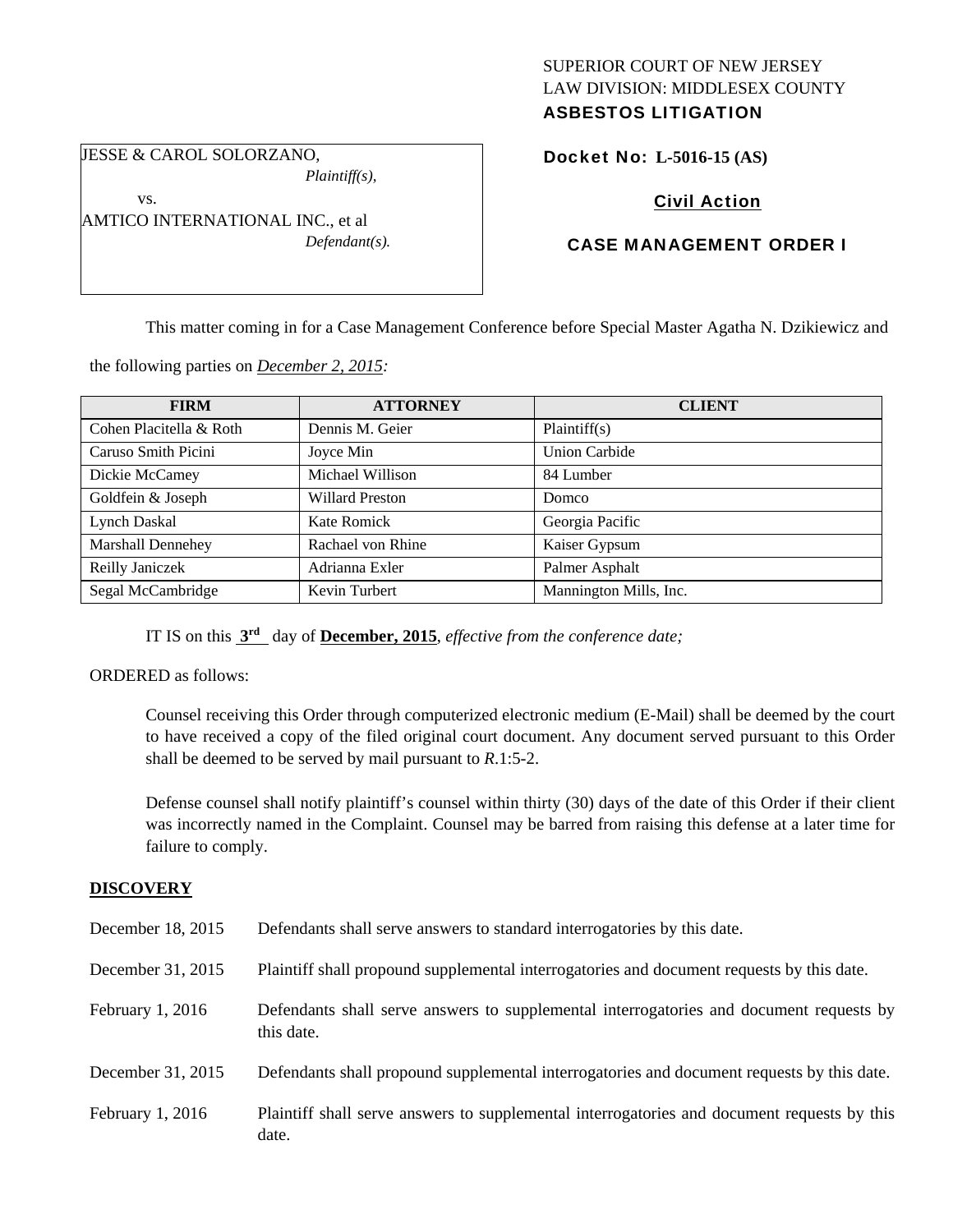- April 29, 2016 Fact discovery, including depositions, shall be completed by this date. Plaintiff's counsel shall contact the Special Master within one week of this deadline if all fact discovery is not completed.
- May 31, 2016 Depositions of corporate representatives shall be completed by this date.

## **EARLY SETTLEMENT**

June 10, 2016 Settlement demands shall be served on all counsel and the Special Master by this date.

### **SUMMARY JUDGMENT MOTION PRACTICE**

| June 10, 2016 | Plaintiff's counsel shall advise, in writing, of intent not to oppose motions by this date. |
|---------------|---------------------------------------------------------------------------------------------|
| June 24, 2016 | Summary judgment motions shall be filed no later than this date.                            |
| July 22, 2016 | Last return date for summary judgment motions.                                              |

### **MEDICAL DEFENSE**

- February 29, 2016 Plaintiff shall serve medical expert reports by this date.
- April 29, 2016 The defense medical examination of plaintiff(s) shall be completed by this date.
- August 31, 2016 Defendants shall identify its medical experts and serve medical reports, if any, by this date. **In addition, defendants shall notify plaintiff's counsel (as well as all counsel of record) of a joinder in an expert medical defense by this date.**

### **LIABILITY EXPERT REPORTS**

- June 30, 2016 Plaintiff shall identify its liability experts and serve liability expert reports or a certified expert statement by this date or waive any opportunity to rely on liability expert testimony.
- August 31, 2016 Defendants shall identify its liability experts and serve liability expert reports, if any, by this date or waive any opportunity to rely on liability expert testimony.

### **ECONOMIST EXPERT REPORTS**

- June 30, 2016 Plaintiff shall identify its expert economists and serve expert economist report(s), if any, by this date or waive any opportunity to rely on economic expert testimony.
- August 31, 2016 Defendants shall identify its expert economists and serve expert economist report(s), if any, by this date or waive any opportunity to rely on economic expert testimony.

## **EXPERT DEPOSITIONS**

September 16, 2016 Expert depositions shall be completed by this date. To the extent that plaintiff and defendant generic experts have been deposed before, the parties seeking that deposition in this case must file an application before the Special Master and demonstrate the necessity for that deposition. To the extent possible, documents requested in a deposition notice directed to an expert shall be produced three days in advance of the expert deposition. The expert shall not be required to produce documents that are readily accessible in the public domain.

\_\_\_\_\_\_\_\_\_\_\_\_\_\_\_\_\_\_\_\_\_\_\_\_\_\_\_\_\_\_\_\_\_\_\_\_\_\_\_\_\_\_\_\_\_\_\_\_\_\_\_\_\_\_\_\_\_\_\_\_\_\_\_\_\_\_\_\_\_\_\_\_\_\_\_\_\_\_\_\_\_\_\_\_\_\_\_\_\_\_\_\_\_\_\_\_\_\_\_\_\_\_\_\_\_\_\_\_\_\_